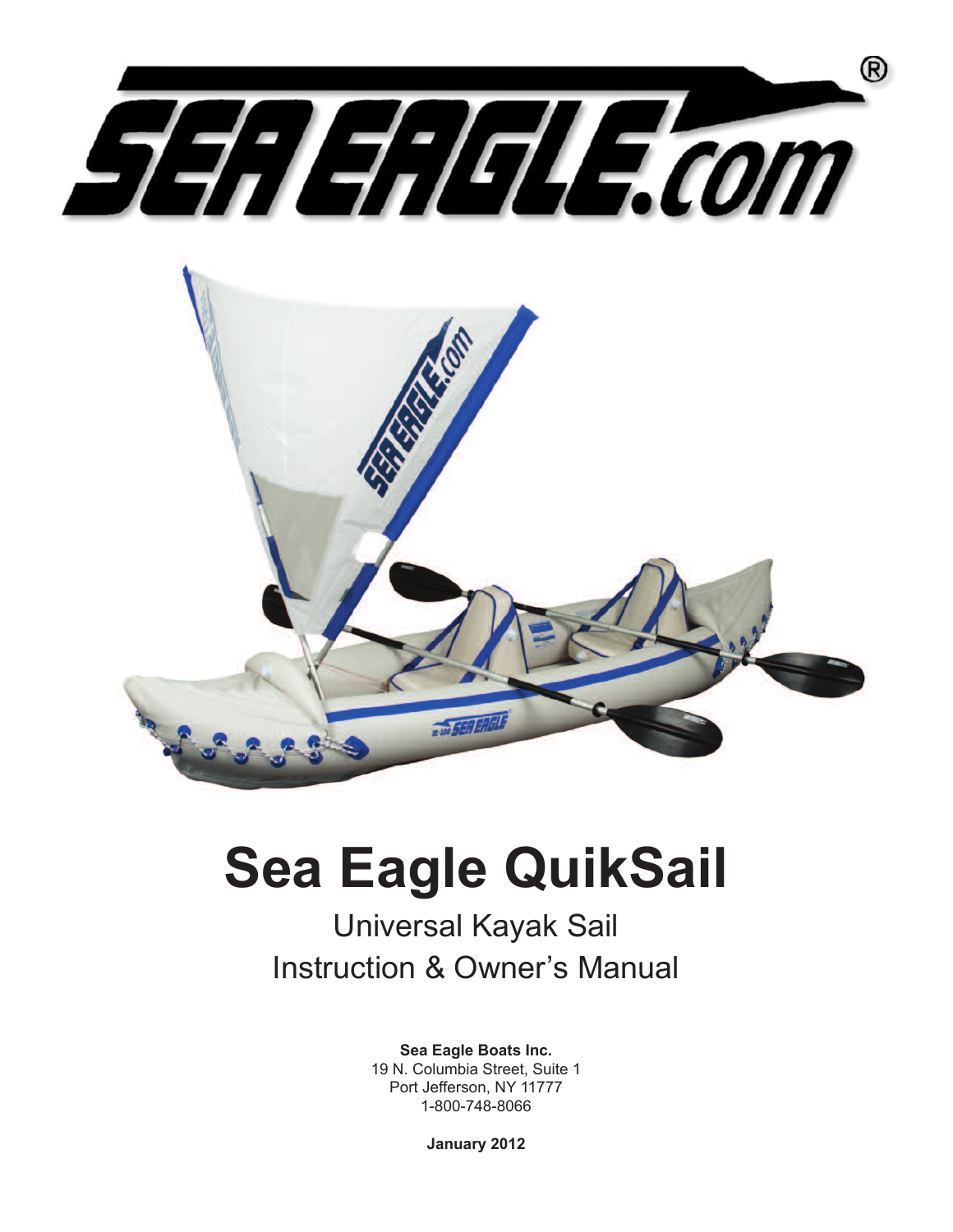## **Sea Eagle Guarantee**

Congratulations on purchasing a Sea Eagle product! With over 40 years of experience in designing, selling and using these quality inflatables, we're confident that you are going to love your Sea Eagle and we're ready to proudly stand behind them.

#### **Sea Eagle Warranty**

All Sea Eagle products come standard with a 3 year warranty against any manufacturing defect that begins the date that your product is delivered. Sea Eagle will refuse delivery on all packages without a valid return authorization number and will not be responsible for the shipping or handling charges. To obtain a return authorization number, please contact Sea Eagle directly unless you purchased from an authorized dealer/reseller in which case you should contact them for more information.

Sea Eagle must inspect equipment in order to determine if there is a defect. In the event that an item must be shipped back to us for inspection, Sea Eagle will only reimburse the standard return shipping charge through FedEx, UPS or the U.S. Post Office at published shipping rates. Retail shipping outlets like The UPS Store will not be reimbursed and you will be responsible for handling and packing charges.

The Sea Eagle warranty does not apply to products that are manufactured by Minn Kota or Torqeedo. These products are covered by their own, respective warranties. Please refer to the manufacturer's warranty of each product for details.

If you received an item damaged, please call the shipping carrier to report damaged merchandise. Do not return damaged merchandise until it has been inspected by the carrier. Sea Eagle will be notified by the carrier when they have completed their inspection and if necessary, Sea Eagle will arrange for the repair or replacement of damaged merchandise.

# **Contact Us**

Unlike many other companies today we pride ourselves on answering the phone and helping you with any concerns, questions or special ordering needs that you may have!

Feel free to give us a call at 1-800-748-8066 and we will be happy to talk with you! Our business hours are Monday to Friday from 9-5 (EST).

> **Sea Eagle Boats Inc.** 19 N. Columbia Street, Suite 1 Port Jefferson NY 11777 1-800-748-8066 staff@seaeagle.com

# **Operating Your QuikSail**

With the addition of our Sea Eagle QuikSail you can easily turn your kayak into a unique sailing vessel. Kayak sailing enhances the paddling experience and is great for both touring and exploring.

Although this manual depicts the Sea Eagle QuikSail being used with our various types of Sea Eagle Kayaks, please note though that the Sea Eagle QuikSail is a UNIVERSAL kayak sail and can be used with just about any type of kayak on the market today. In addition to kayaks you can also use the Sea Eagle QuikSail with our LongBoard & PaddleSki.

The QuikSail easily deploys in just under one minute and breaks down to just 43" for convenient storage in either the bow or stern. The QuikSail sails up to 45 degrees left or right.

You can adjust the position of the sail to the left or right to tack downwind by either pushing against the legs of the frame with your feet, or by pulling the frame at the handles with your hands. Use your paddle to guide and steer your kayak.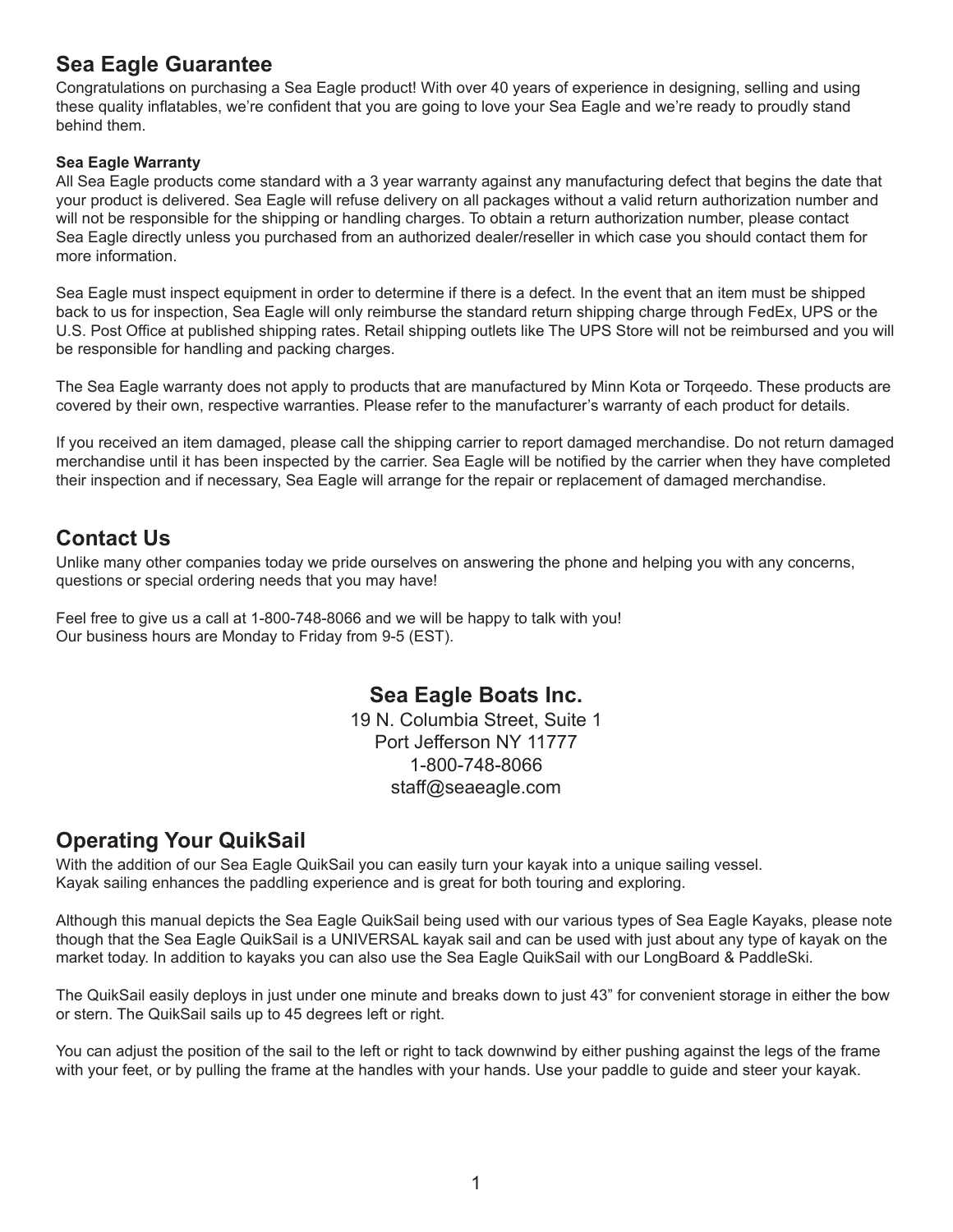# **Assembly**



#### **QuikSail Includes:**

Neil Pryde Sail 5' Rope-Stay System Velcro Strap Folding Frame Storage Bag



Place the QuikSail in the bow of your kayak so that its far enough forward that you can brace your feet against the frame.



Begin by unfolding the frame to full length and insert the halves for each pole.



Run the rope-stay around and then through the middle of the frame just below the sail.



Adjust the clip at the end of the rope-stay and then secure it to the D-Ring on the opposite side located forward of the seat. For kayaks that are not equipped with D-Rings you can secure the clip to the loop on the base of a deluxe inflatable seat.

Locate the openings at the bottom of the sail and feed a pole from the wider end of the frame into each one of the openings on the sail. It is best to feed both poles of the frame into the sail at the same time until the frame is fully inserted.

**Rope-Stay System** Use a simple overhand knot and secure the rope-stay to one of the D-Rings located forward of the seat. For kayaks that are not equipped with D-Rings, tie one end of the rope-stay to the loop on the base of a deluxe inflatable seat as shown.



complete.

The rope-stay system supports the QuikSail for hands free operation and assembly is now

**TIP:** Brace your feet against the bottom of the frame to steady and support the QuikSail.